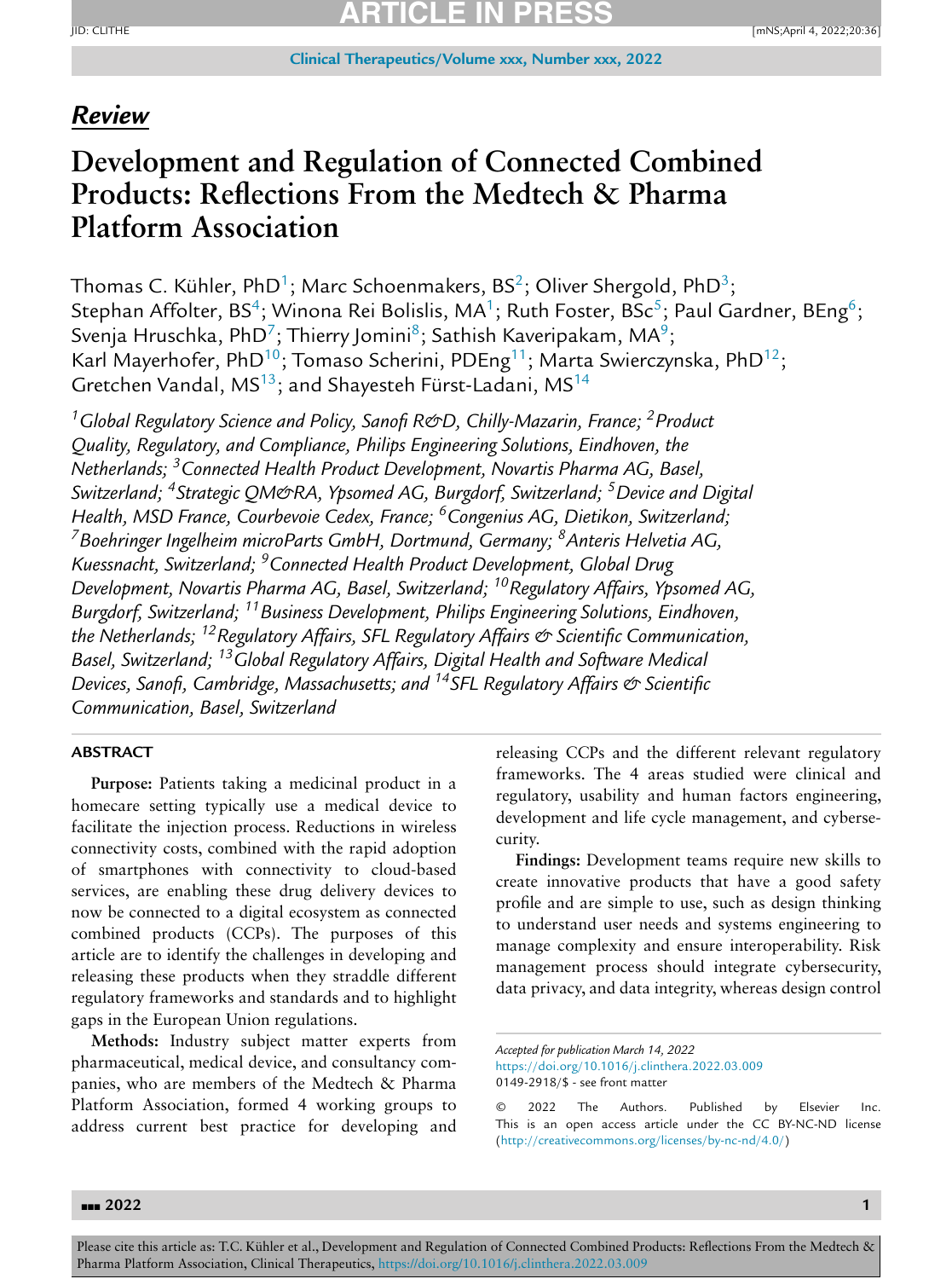#### **Clinical Therapeutics**

processes should enable asynchronous development cycles for hardware and software components. Regulatory frameworks exist for individual components within the CCP. However, for a complex product, regulatory guidance is needed when combining components with different risk and safety profiles and to ensure that the responsibilities and liabilities of companies contributing components are clear. The efficient management of software changes and product updates, as well as dealing with end-of-life hardware and backward compatibility to older software versions, needs agile approaches when it comes to regulatory updates.

**Implications:** The regulatory uncertainties and development processes outlined in this article need to be addressed. We call for joint discussions among the various stakeholders in the fields of medicinal products, medical devices, and *in vitro* diagnostics, as well as standalone software, data protection, and cybersecurity experts, together with regulators and lawmakers in the European Union to meet in focused discussion groups with the aim of devising pragmatic solutions and regulations for the benefit of the sector and hence the patients it serves. (*Clin Ther*. 2022;XX:XXX–XXX) © 2022 Elsevier HS Journals, Inc. (*Clin Ther.* 2022;000:1– 15.) © 2022 The Authors. Published by Elsevier Inc. This is an open access article under the CC BY-NC-ND license [\(http://creativecommons.org/licenses/by](http://creativecommons.org/licenses/by-nc-nd/4.0/)nc-nd/4.0/)

**Keywords:** Combination products, connected combined products, digital health, medical devices, medicinal products, software.

### **INTRODUCTION**

Patients administering a medicinal product in a homecare setting typically use a medical device, such as an autoinjector or pen injector pump, to facilitate the injection process. These drug delivery devices can be mechanical or electromechanical, disposable or reusable, and supplied with the drug or separately, by the same legal manufacturer or separate legal manufacturers.

Reductions in wireless connectivity costs, combined with the rapid adoption of smartphones with connectivity to cloud-based services, are enabling these drug delivery devices to now be connected to a digital ecosystem. The components of this ecosystem may include a smartphone application for the patient to plan, control, and record their injections or cloud storage systems to collate their data in a medical health record, which their health care professional can access to track their medical status. Additional cloudbased services could include algorithms to analyze the data and provide recommendations on their disease progression and possible medical interventions, as well as educational material for the patient to understand their condition and manage it or to train themselves in how to administer an injection.

Examples of connected reusable electromechanical autoinjectors include Bayer's Betaconnect<sup>TM</sup> and Amgen's AutoTouch®, whereas Insulet's Omnipod Dash® features a disposable patch pump with connectivity to a smartphone application. $1-3$ 

There is no standard regulatory classification for a drug and delivery device combination with or without connectivity. For example, in the United States, the device may be classified as a standalone medical device or as part of a combination product when it is integrated with the drug, copacked with the drug, or referenced by the drug.<sup>4</sup> In the European Union, a device combined with a medicinal product may be classified as a medical device or as a medicinal product, depending on the principal intended action. In the latter case, the type of combination may be integrated, copacked, or obtained separately.<sup>5</sup> Therefore, for the purposes of this article, we refer to connected combined products (CCPs) as the use of a medicinal product with  $\geq 2$  of the following products with wireless connectivity: a drug delivery device, an *in vitro* diagnostic (IVD), standalone software on a mobile platform, and/or a cloud application, with the aim of delivering a medicinal product to patients and monitoring certain data and parameters, such as medical adherence.

CCPs are more complex than combined products to develop, achieve regulatory approval, use, and maintain. CCPs consist of mechanical, electronic, and software components that are developed and qualified according to different processes and timescales yet must work seamlessly as an integrated system. The components that constitute the CCP may be regulated as a medicinal product, a medical device (including medical device software [MDSW]), an IVD, or commercial grade software and sensors. Each component can have a different intended purpose as well as safety profiles and risk levels. Patients are expected to operate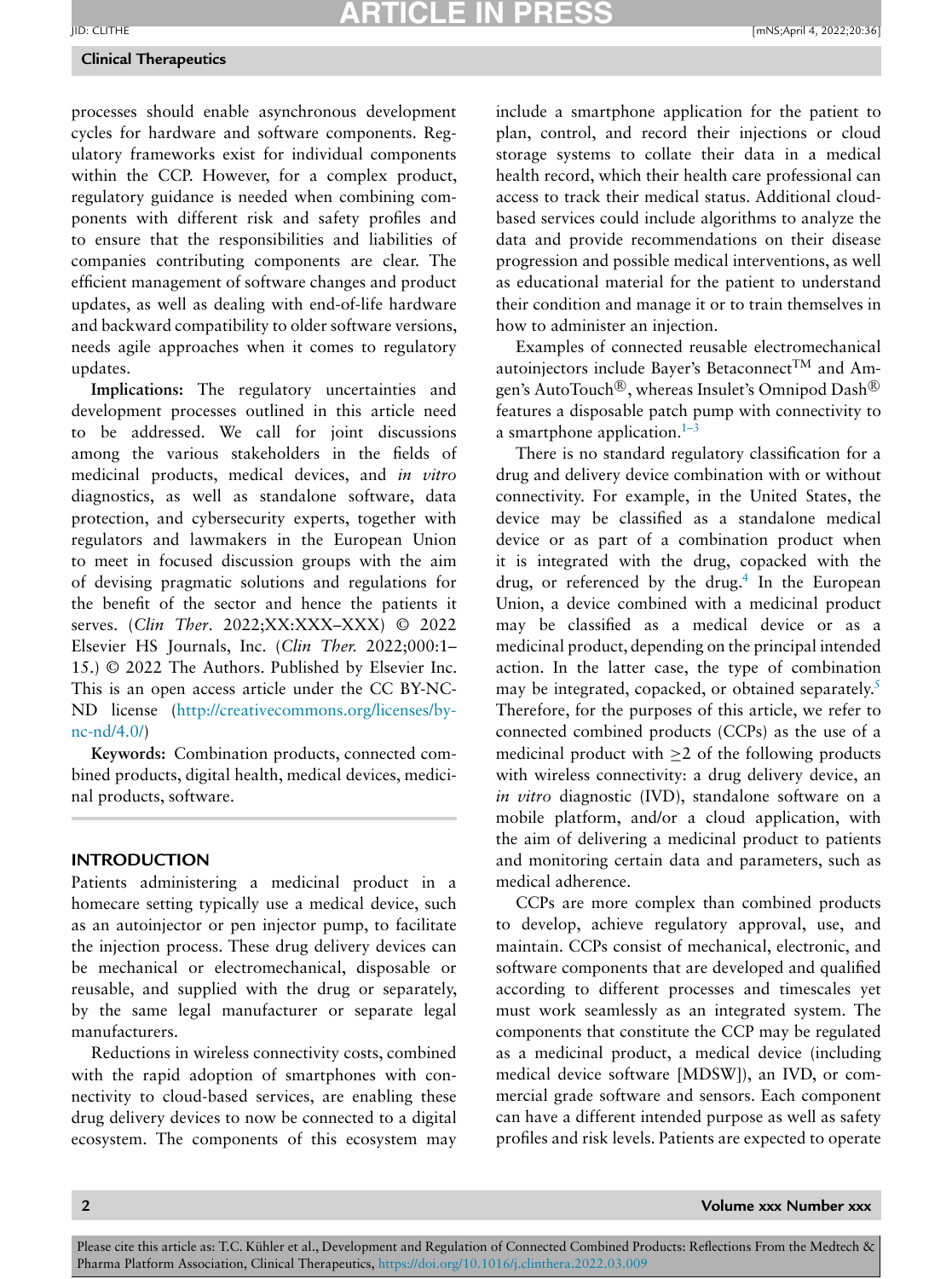these products in an effective manner with minimal or no instruction from a health care professional. Patients also expect these products to ensure their data privacy and be robust to cybersecurity threats. Regular updates of software components are to be anticipated to fix bugs, upgrade software, work on new operating system releases, and implement new features. The purpose of this article is to identify the challenges in developing and releasing CCPs and highlight and discuss gaps in the European Union regulations. We aim to stimulate discussions on how to address regulatory and development gaps that we identify in our analysis.

### **METHODS**

The Medtech & Pharma Platform Association<sup>[6](#page-13-0)</sup> is a nonprofit industry association that focuses on regulatory and policy developments for combined products. The Medtech & Pharma Platform Association established a working group on CCPs with industry subject matter experts from a number of pharmaceutical, medical device, and tech companies. The list of authors and their respective affiliations provides details on which companies were represented and the number of individuals in the working group.

The working group realized that there is a wide range of cases for how technology might be applied in the medical domain. The working group limited itself to the application of a CCP as mentioned in the introduction and defined as the use of a medicinal product with  $\geq 2$  of the following products with wireless connectivity: a drug delivery device, an IVD, standalone software on a mobile platform, and/or a cloud application, with the aim to deliver a medicinal product to patients and to monitor certain data and parameters, such as medical adherence.

Four workstreams were then formed to investigate the topics of clinical and regulatory, usability and human factors engineering,  $7,8$  development and life cycle management, and cybersecurity frameworks. Artificial intelligence and machine learning are rapidly evolving technologies with a highly disruptive potential and a dynamic regulatory environment that is considered only at high level in this article. It is a topic in its own right and is considered best addressed in more detail in a separate article.

Each workstream reflected on the current state of the art and its practice in relation to a CCP. Each workstream also identified areas for improvement to

manage this class of products efficiently and practically. The workstream members gathered information from the European Medicines Agency (EMA), Notified Bodies and other national competent authorities, and the European Commission. When required, literature searches were conducted in PubMed®. All working groups contributed with best practice experience from their respective companies in their capacities as subject matter experts.

The working group decided to limit deliberations to the European Union regulatory framework by assessing European Union regulations for CCPs that are regulated by different regulatory frameworks, such as medicinal products, IVDs, medical devices, including MDSW, and so on. Notwithstanding this, in certain instances, findings may also apply to other regulatory jurisdictions.

### **RESULTS**

Results are presented in the following 4 sections, which reflect the investigated topics: Clinical and Regulatory Frameworks, Usability and Human Factors Engineering, CCP Development Process and Lifecycle Management, and Cybersecurity. The [Table](#page-3-0) 1 provides a summary of legislation and guidelines relevant to these 4 sections.

### **Clinical and Regulatory Frameworks**

Different regulatory strategies may be applied when developing a CCP, depending on if and how the elements (separate hardware and/or software components) of the product are classified and will be marketed. The classification of the components is determined by several factors based on intended purpose and risk-safety profile. For example, a CCP could include 1 of the 2 following options.

First, a single integral drug-device combination product could be used with a standalone MDSW in a combined way for a medical purpose, for example, a disposable patch pump with a drug and a companion application. In this case, the drug and delivery device combination will be authorized by the EMA or a national competent authority. The delivery device component must comply with Article 117 of the Medical Devices Regulation  $(MDR)$ , and a Notified Bodies Opinion confirming its compliance with the relevant General Safety and Performance Requirements set out in MDR Annex I will need to be obtained.<sup>10</sup> The standalone software will be classified as MDSW and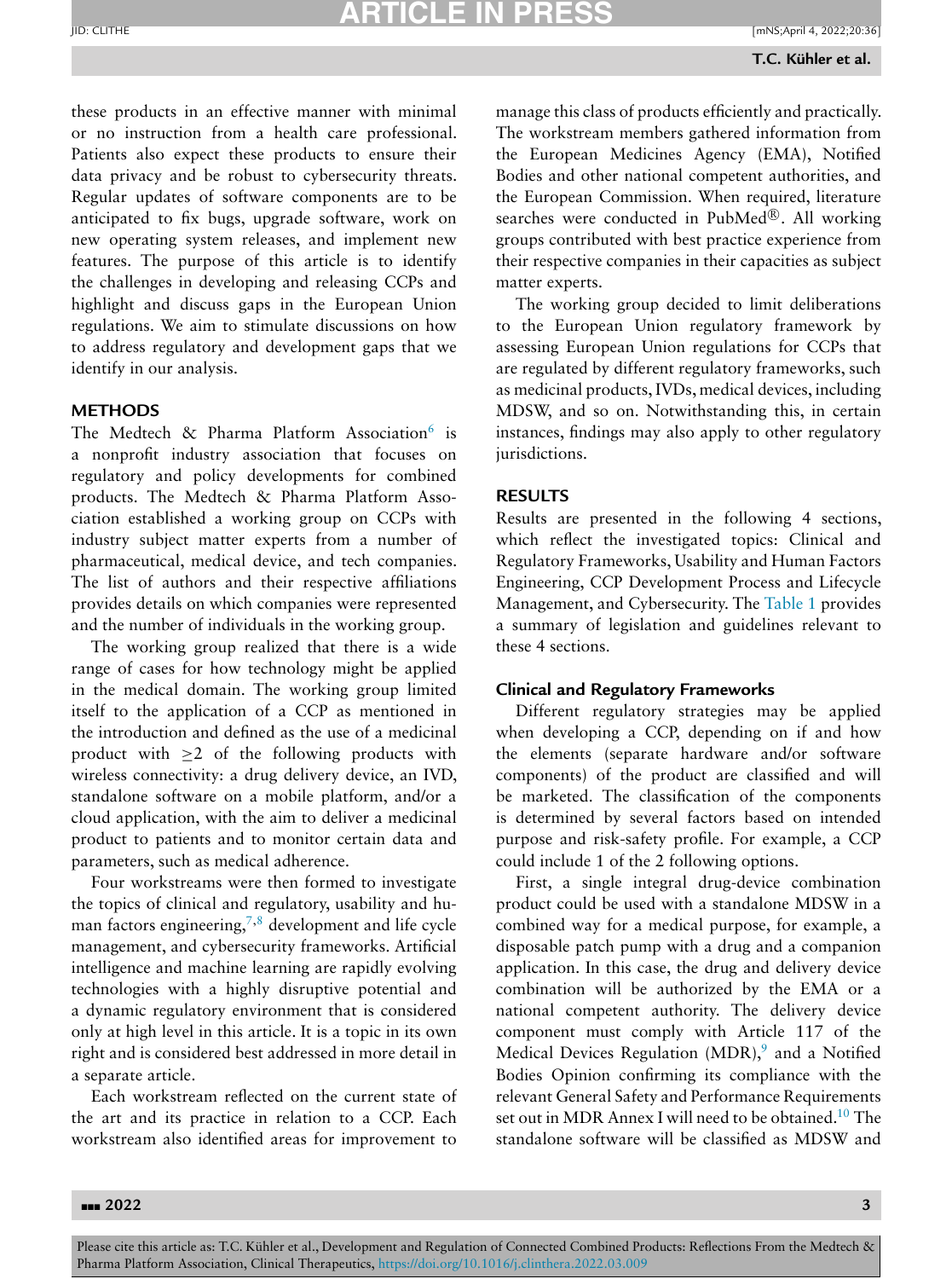#### <span id="page-3-0"></span>**Clinical Therapeutics**



will require CE marking; depending on the product risk classification, the conformity assessment process before CE marking<sup>[11](#page-13-0)</sup> may involve a NB.

MDCG = Medical Devices Coordination Group.

The second option is a medicinal product, a delivery device, and a standalone software package for connectivity and registration of therapy adherence that are registered or CE marked separately but used in a combined way for a medical purpose, for example, a reusable insulin pump with software for bolus calculation and therapy management. Each CCP component will need to fulfill the requirements of the applicable legislation. The medicinal product will be authorized by a competent authority, whereas each medical device component (eg, delivery device or MDSW) will need to undergo the applicable conformity assessment process and be CE marked.

For these examples, the MDR and the *In Vitro* Diagnostic Medical Devices Regulation (IVDR)<sup>[12](#page-13-0)</sup> address the regulatory framework for single integral DDCs regulated as medicinal products (MDR Article 117) and companion diagnostics essential for the effective use of the corresponding medicinal product (IVDR Article 2[7]).

However, neither the MDR nor the IVDR addresses the regulatory framework for product connectivity, including safety and the roles and responsibilities of different stakeholders when it comes to individually registered or CE marked medicinal products, medical devices, e/m-Health applications, or nonregulated products, which are used in a combined way for a medical purpose.

In addition, both regulations contain a provision that when the device is used in combination with other devices or equipment, the whole combination should not impair the specified performance of either of the individual devices. The challenge for the CCP manufacturer is to provide a strong safety and efficacy profile for components that do not have a medical purpose and hence have not been developed to comply with the medical device legislation.

### **Usability and Human Factors Engineering** *Usability*

CCPs are more complex than traditional integral DDCs, and the introduction of software and connectivity creates many opportunities to engage the user with additional features and functions. This means that the early-stage discovery phase on user needs and feature values becomes increasingly important as does ensuring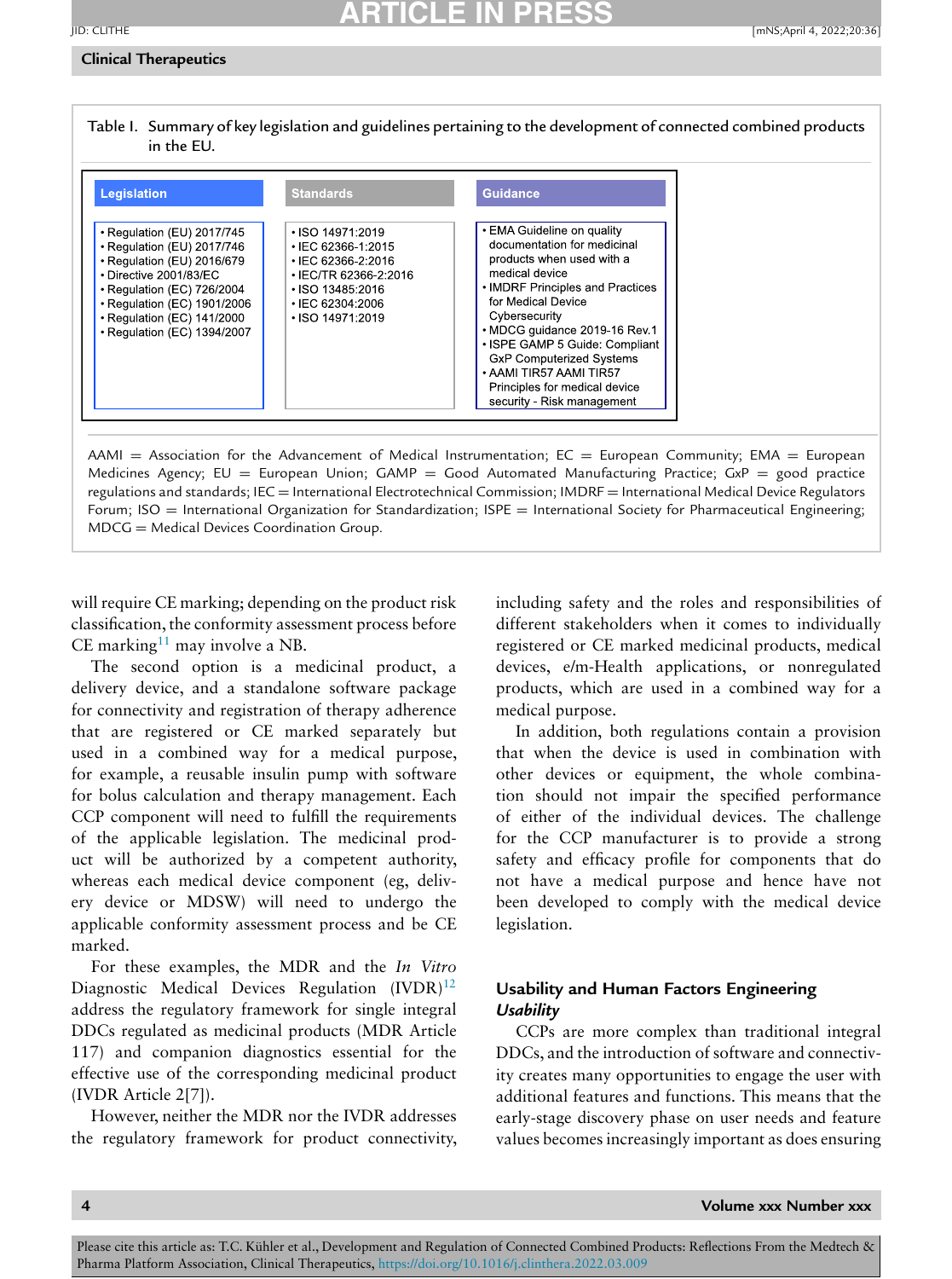

usability across all the components once the product is developed.

The process described in Figure 1 is a useful approach to use in the early development phases to identify the user requirements and prepare the usability plan to be executed during product development. The process takes its inspiration from the Design Thinking Process proposed by the Hasso-Plattner Institute of Design at Stanford University[.13](#page-13-0)

The first step is to empathize with the intended users, their environment, their tasks, and their current challenges and expectations related to their clinical workflow and tasks. Research performed with primary and secondary users will allow the project team to discover underlying user needs, goals, challenges, risks, and limitations. Building on the user research, the problem should be defined and possible design solutions ideated that can include connectivity and software. Throughout this process there should be a focus on the product value proposition for the patient, health care professional, and company, or several companies jointly, developing the CCP. Questions that can be asked include the following: Does connectivity introduce new risks, or increase them, related to data collection, corruption, or storage? What current user needs, or challenges, are connectivity addressing? What additional value will connectivity bring to the end user's clinical workflow? Is the added connectivity affecting the task flows of the primary user, or is it simply enabling data to be collected and processed by a secondary user or a third party? If connectivity has an effect on the tasks performed by the primary user, does it affect the primary function and risk profiles of the product? Is connectivity intended to improve the effectiveness of the product, for example, by supporting patients enhancing their therapy adherence? Do data collection, processing, and interpretation require patients to acquire new procedural knowledge or perform any new tasks?

Task analysis and risk assessment should be applied to understand and analyze the effect of connectivity on the task flow of the prospective users and inform design decisions. It is recommended even at this early stage to apply the principles of International Organization for Standardization (ISO) 14971 (Medical Devices – Application of Risk Management to Medical Devices)<sup>[14](#page-13-0)</sup> as well as MDR Annex I, Chapter 1, Section 3, Use-related Risk Management.<sup>9</sup>

Once available, design concepts are prototyped and tested with representative users. Early-stage prototyping brings multiple benefits, from discovering potential design pitfalls and use-related failure modes to refining the user interface requirements as well as informing on the selection between competing designs.

### *Human Factors Engineering*

Although the MDR does not provide any specific guidance on usability engineering practices to be followed when developing CCPs, the human factors engineering requirements for commercializing CCPs are similar to those for DDCs. Therefore, the provisions of MDR Annex I, Chapter 1: General Requirements, Chapter 2: Requirements Regarding Design and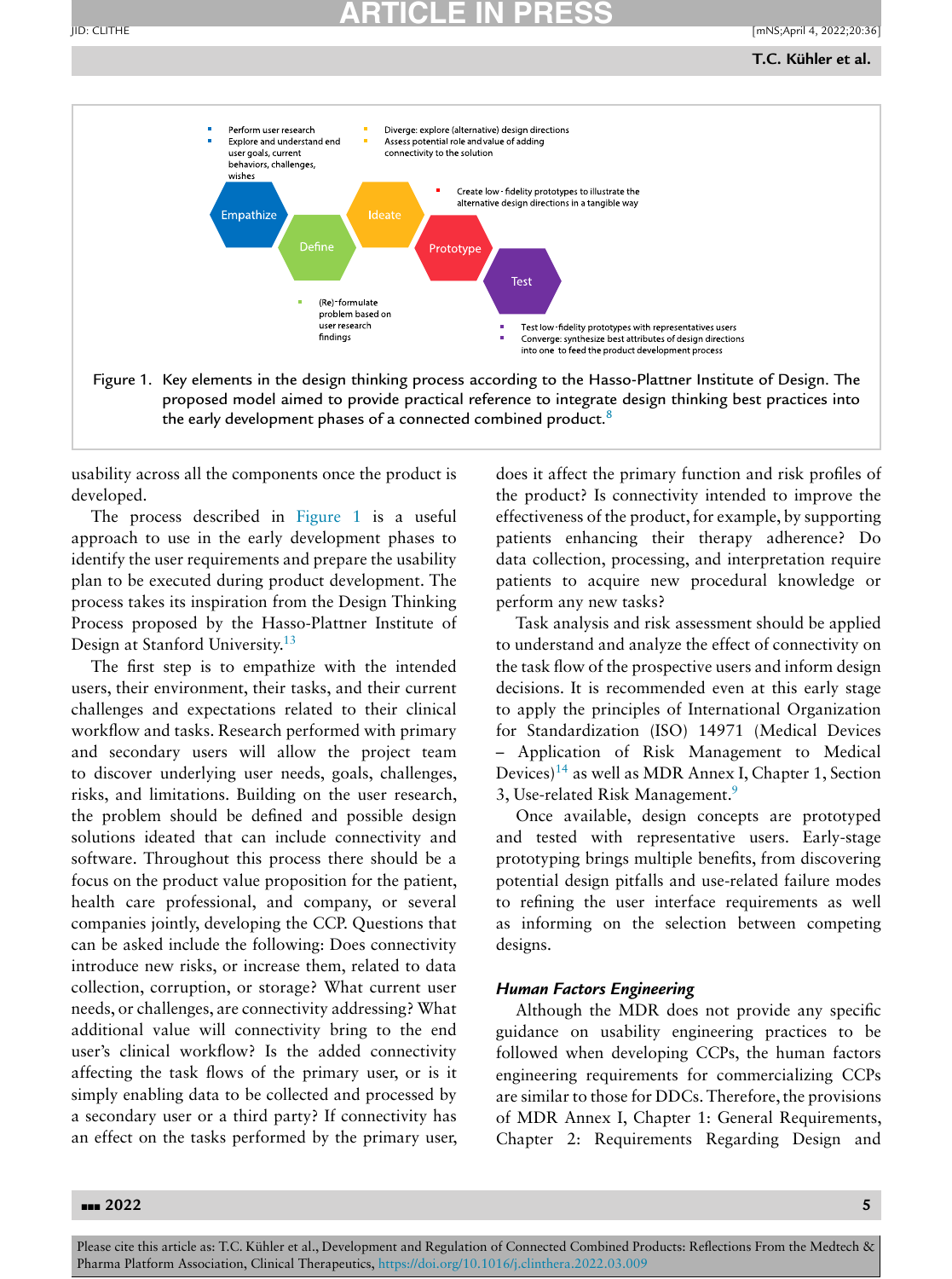### **Clinical Therapeutics**

Manufacture, and Chapter 3: Requirements Regarding the Information Supplied With the Device<sup>[33](#page-14-0)</sup> could be considered applicable to CCPs and should lead to the generation of input for the Marketing Authorization Application. In addition, as described in Section 5.4, Usability Studies<sup>[15](#page-13-0)</sup> of the EMA guideline on quality documentation for medicinal products when used with a medical device, the Marketing Authorization Application should include appropriate information on the usability of the drug-device combination product as defined for the intended patient population.

To address the expectations of the MDR while developing a CCP, it is recommended to refer to the content of the international standard for usability engineering International Electrotechnical Commission (IEC) 62366-1:2015 (Medical Devices – Part 1: Application of Usability Engineering to Medical Devices) and the technical report IEC 62366-2:2016 (Medical Devices – Part 2: Guidance on the Application of Usability Engineering to Medical Devices).<sup>16,17</sup> As mentioned in IEC 62336-1:2015, if the usability engineering process detailed in this standard has been complied with, then the usability of a medical device as it relates to the safety profile is presumed to be acceptable, unless there is objective evidence to the contrary. Data from summative human factors testing, as well as a summary of any residual risks and mitigation strategies, are expected to support this assessment.

Human factors methods for collecting user data described in IEC 62366-1:2015, such as contextual inquiries, ethnographic investigations, and, where applicable, digital data tracking methods, should be used to map out user flows and scenarios, understand user needs, and feed the risk analysis activities. Systems thinking should be applied to assess the effect of connectivity on the overall user journey, from unpacking and setting up the product to executing drug self-administration, as well as any active and passive steps related to data collection, transmission, and interpretation.

Because of the inherent complexity of CCPs, early and iterative human factors formative testing is highly recommended to progressively refine user interface requirements, identify use-related failure modes, and confirm and improve the effectiveness of any mitigation strategies designed into the product and its user interface. Formative tests can focus on specific hardware or software elements of the CCP to validate

these specific design assumptions. However, it is critical that formative tests also progressively integrate CCP components to gain insights into whether the final product offers a coherent user experience. Connectivity offers the opportunity to improve the realism of the test and the quality of the data collected through real-time user behavior analysis and passive tracking.

Formative studies should focus on scenarios that are critical for the safety profile as well as outcomes that satisfy the product's primary function, including testing scenarios that involve connectivity. If the commercial relevance of the connectivity aspects of the product is high, for example, the connectivity related performance or benefits are mentioned as part of the product claim, testing the relevant connectivity scenarios as part of the formative testing is recommended.

Although there is no specific human factors guidance for the verification and validation of the connected functionality in the context of the MDR, as indicated in Annex I, Chapter 2, Section 14.1 of the Regulation,  $33$ the usability testing strategy should address the entire connected system.

Summative testing should also focus on effectively addressing critical scenarios, and connectivity should only be considered if part of this scope. Realistic testing of the connectivity-related scenarios with representative users and mature product samples is highly recommended as part of the product validation process.

### **CCP Development Process and Lifecycle Management**

Development challenges for CCP products include managing the interfaces and ensuring interoperability among the different components and aligning development processes for hardware and software components. Medical device design controls according to ISO 13485 (Medical Devices – Quality Management Systems – Requirements for Regulatory Purposes $18$ requires products to be designed by structured processes. The stage gates of design input, design output, design verification and validation, risk management, and design transfer can be separated according to a waterfall methodology<sup>[19](#page-13-0)</sup> or partially or fully combined using the agile methodology[.20](#page-13-0)

Mechanical and electronic hardware development processes differ from those of software development because of the steps required to physically manu-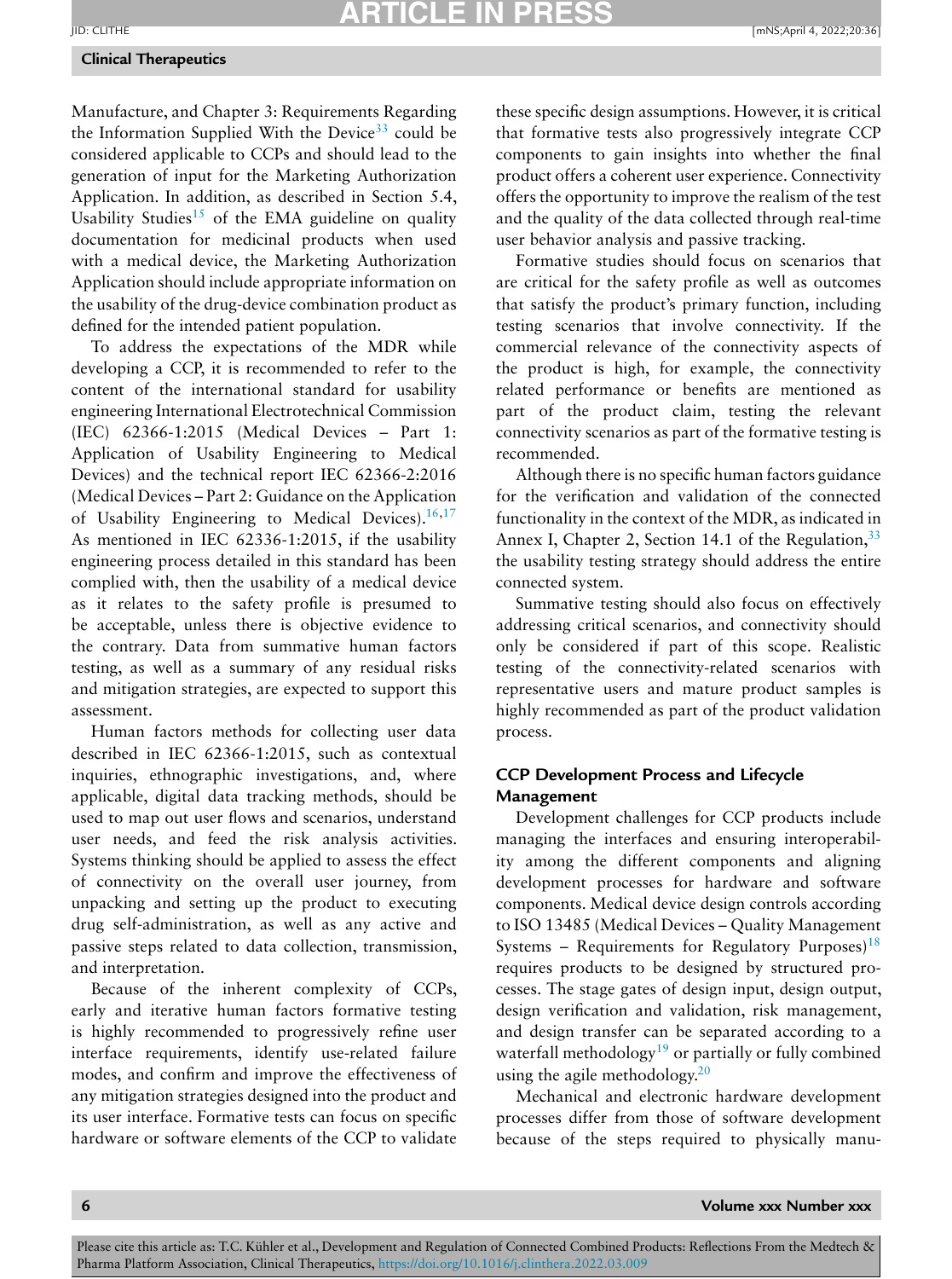

At the end of the subprocesses, an integration phase is performed to validate the design of the overall CCP as a system. A risk management process should accompany the overall development project taking all components into consideration. Dvlpt = development;  $HFS =$  human factor studies.

facture the components and so will apply different development methods and timelines. Figure 2 is a visualization of the development process of a CCP. Once the overall project is clearly defined and initiated, each component of the CCP (medicinal, device, and software) is developed in its own subprocess with careful attention on the interactions within the overall system. Each component has different timeline and project phases that are not synchronized with the other components' subprocesses. The software components are developed using the agile methodology. At the end of the subprocesses, an integration phase is performed to validate the design of the overall CCP as a system. A risk management process should accompany the overall development project, taking all components into consideration.

Careful definition of the product and component interface requirements facilitates the subsequent parallel building of hardware and software and allows for time and cost-efficient development. Lack of appropriate system requirements may result in a product or system that does not provide the expected interfaces or intended functionality, whereas overburdened requirements may result in overly complex products with extended development timelines and costs.

### *Systems Thinking*

A system team should take responsibility for the definition of the overall system and the interfaces and integration of its components. This responsibility includes, in particular, risk management activities, which must address not only the individual CCP components but also the risk at the interfaces between the components and the interactions with the environment, including the user. Systems engineering $21$ is a recommended method to handle the complexity of CCP development projects and ensures interoperability among the product components. In systems engineering, the product is decomposed into modules, each with a clear description of its requirements and interfaces to other modules within the overall product or system. This compartmentalized approach is suitable for more complicated electromechanical systems with connectivity, as well as additional components, such as mobile platforms and applications and cloud-based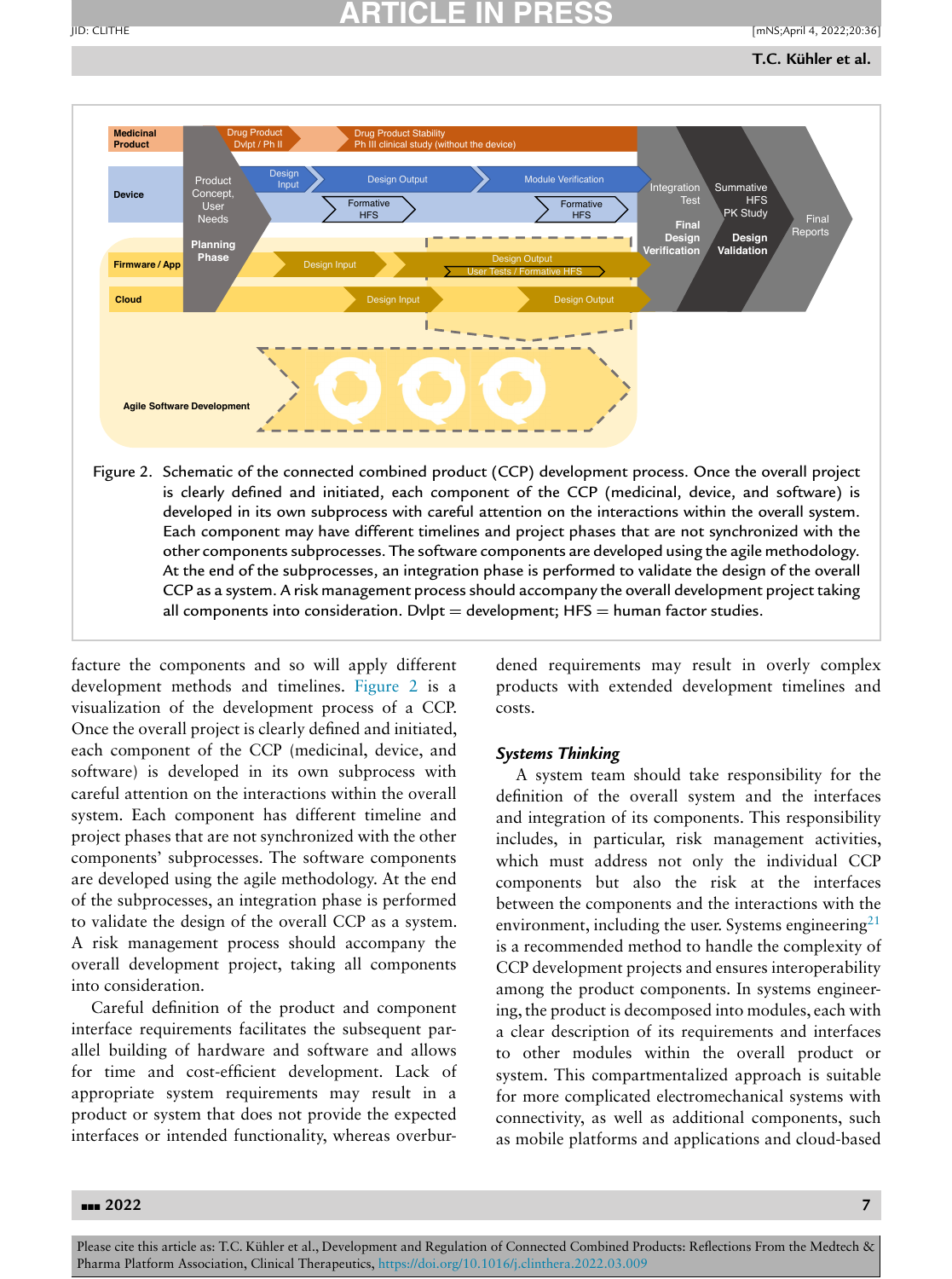### **Clinical Therapeutics**

services. Because of this, systems engineering is already being applied to medical devices, such as pump systems, dialysis machines, and body scanners.

To prevent any system divergence, it is important to define requirements for the module interfaces, including interfaces to the medicinal product. The same holds true for any connectivity aspects to be implemented in each module. To ensure oversight over the interdependencies of the requirements and to ensure traceability of design inputs and outputs across all modules, a database tool for tracking design inputs, outputs, and verification data is highly recommended. Building and maintaining such a database are especially important in software development, where there are numerous input requirements to be traced.

### *Medicinal Product*

Of all components in a CCP, the medicinal product has the longest development cycles and the least flexibility in terms of adaptation to other components in the system. Therefore, it must form the backbone of the CCP, around which all other components are developed. Existing connected solutions may be adapted to the medicinal product as applicable.

#### *Hardware*

Development of the hardware components of a CCP traditionally follows a waterfall methodology. Development cycles can be accelerated through rapid prototyping technologies, but the development of hardware components can still take several years.

### *Software*

The agile methodology development principles are usually used when developing software. Experimental Physics and Industrial Control System or customer business requirements define the overall product or system requirements that are translated into software requirement specifications. In the first stage, a minimum viable product is developed that is usually based on a commercially established software architecture. This initial product is improved through a series of iterations. Each iteration involves the process of specifying, assessing risks, coding, testing, and documenting the improvement and can focus on  $\geq 1$ software items or units as well as checking interfaces to other hardware and software elements, such as the connectivity functionality.

A similar approach can be applied to the component design verification to support the overall product or system validation, which can be performed stepwise with the available units and repeated if an incremental improvement to the source code has taken place during the iteration. With this approach, functional software prototypes are available very early in the development and can be used for hardware testing and in formative user studies and even clinical trials. On the other hand, hardware prototypes or simulators can be created to facilitate early software development.

If the software is classified as a medical device, it can reference standard IEC 62304 (Medical Device Software – Software Life Cycle Processes) for medical device software life cycle processes[.22](#page-13-0) In addition to the general expectations for software development, such software needs to meet Good Manufacturing Practice requirements, including readability and traceability.

### *Integration*

Timing and synchronization are essential for the integration of the different modules into the final product or system as each module is developed at a different pace. This is especially important for (1) confirming product use cases and interface requirements, (2) meeting expected stage gates in traditional design controls, (3) preparing for integrated testing, (4) conductive summative studies, and (5) preparing for clinical trials or the actual launch of the CCP.

Once each module is ready for verification, the design should be frozen and reviewed. According to ISO 13485, after design freeze and design output, any further changes to the design must be under a documented change control procedure, and all relevant design documents must be updated accordingly. The module data and report are considered valid once they reach the design verification stage of the CCP as long as there are no further changes to the module design.

### *Product Lifecycle Management*

Regular maintenance of the CCP components after product launch is essential. Maintenance is especially frequent for software and includes fixing bugs or errors, adding new features, and resolving cybersecurity threats. Because these connected devices are distributed globally, providing solutions in such situations may require significant resource and time.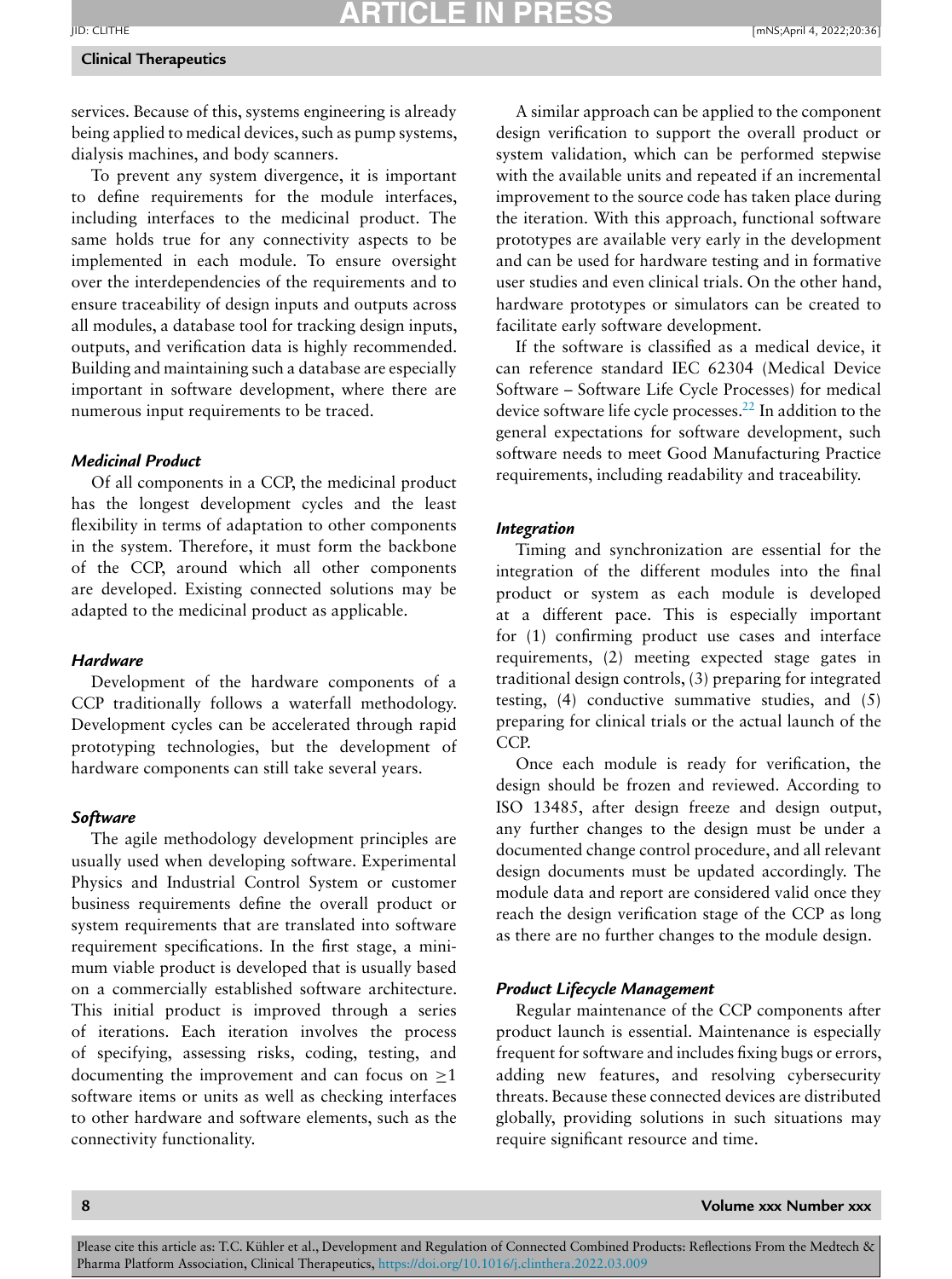

The software maintenance process (lifecycle management) needs to be set up in advance and should include procedures for change management, documentation, and traceability. IEC 62304 provides a useful framework to this end. IEC 62304 calls for a systematic analysis of problems and changes that occurred in connection with the software application, including appropriate communication with users and responsible authorities. In addition, the standard describes how changes must be implemented and released in an orderly manner. The standard requires that the manufacturer reports, investigates, and informs involved parties of risks that arise in connection with the use of medical device software. The manufacturer should also keep all records and conduct a trend analysis of functionality and safety issues from postmarket surveillance monitoring. The process concludes with audit documentation.

### **End of Life**

For CCPs, it is necessary to have effective procedures that ensure proper decommissioning, documentation, and data archiving for software. The procedures must consider different needs for hardware, software, and data disposal. The combination of a medicinal product with hardware and software components creates unique challenges at the end-of-life and afterlife periods of the CCP (Figure 3). It is important to consider options for the disposal and recycling during design and development of the CCP and how these fits within the circular economy. Hardware disposal is usually regulated at a country-specific level and can include contradicting or challenging requirements for biohazard material combined with electronic components and batteries within a single inseparable unit.

Decommissioning activities related to the software include the stopping of maintenance, support, and distribution in a managed way and are important to minimize the effect on public health. The activities may include deactivation and removal of the software and its supporting data; configuration management of the documentation, source code, or the delivered software; and communicating a plan to the user for effectively stopping maintenance and support of the software. The decommissioning of software data is particularly challenging because, although use of the product and/or access may stop, the MDR dictates that the data must be appropriately archived and not destroyed.

Manufacturers of CCPs must ensure the confidentiality, integrity, and availability of all electronic health information. Furthermore, they must protect against any reasonably anticipated threats or hazards to the security or integrity of such information and any reasonably anticipated unauthorized uses or disclosures of such information. Manufacturers are also obligated to ensure compliance by their workforce with these requirements.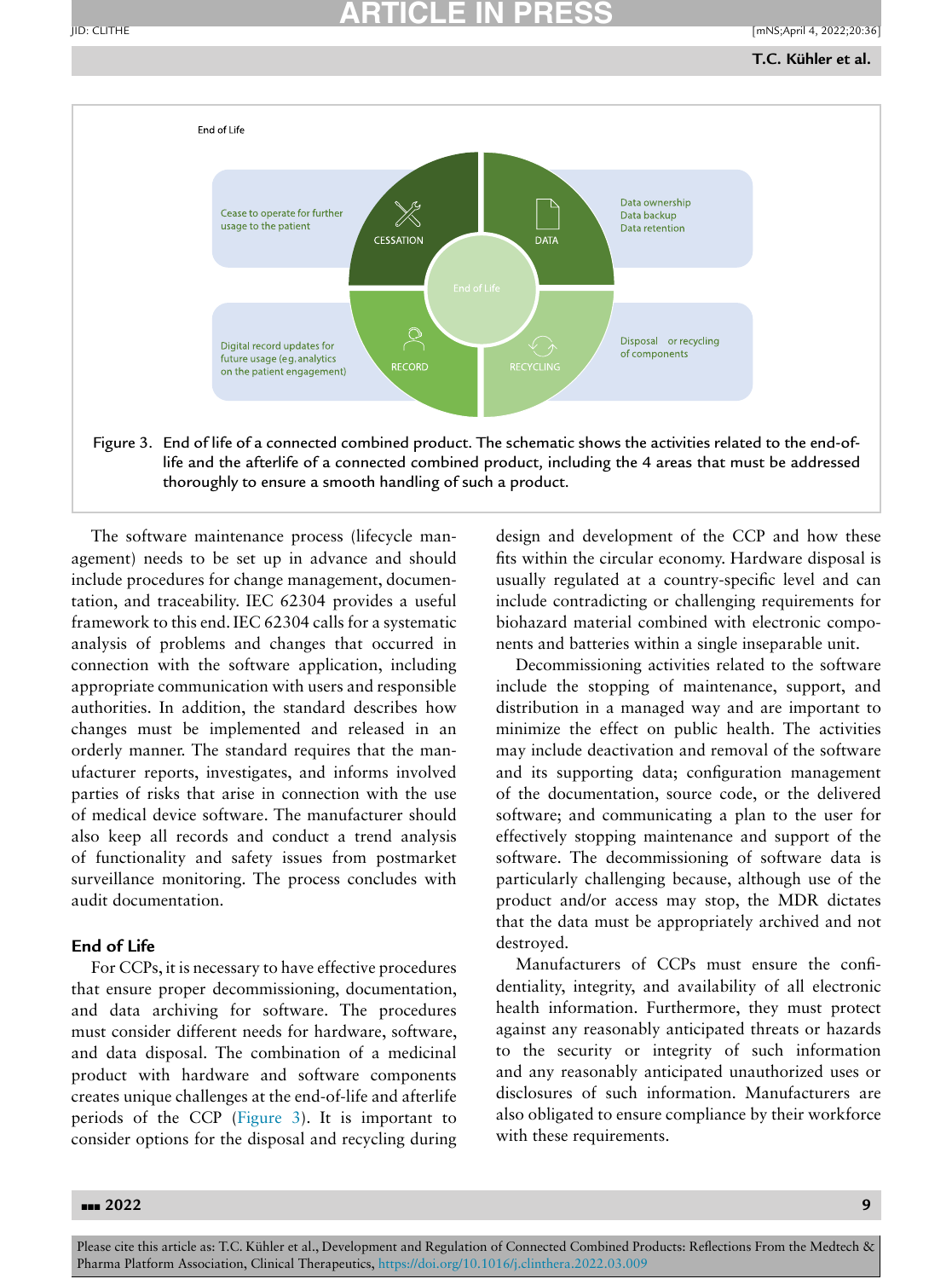### **Clinical Therapeutics**



Figure 4. Cybersecurity transforming elements that need to be considered for a successful cybersecuritycompliant product taking underlying elements, such as directives, risk, quality, and configuration management, into account.  $QMS =$  quality management system.

### **Cybersecurity**

Cybersecurity and maintaining data integrity are integral parts of any CCP development and need to be continuously managed throughout the product's lifecycle. In the European Union, cybersecurity of medical devices is considered part of the General Safety and Performance Requirements of the MDR.<sup>23</sup> In addition, the General Data Protection Regulation introduces certain data requirements and provides European Union residents fundamental rights over their data and the protection of these data. $^{24}$ 

Next to the European Union legislation, the following guidelines on medical device cybersecurity should be considered when developing a CCP: International Medical Device Regulators Forum Principles and Practices for Medical Device Cybersecurity guidance<sup>25</sup>; Association for the Advancement of Medical Instrumentation technical information report on principles for medical device security in the context of the safety risk management process required by ISO 14971[26;](#page-14-0) and Medical Devices Coordination Group guidance 2019-16 on cybersecurity for medical devices[.27](#page-14-0)

Based on the use cases and intended purpose of the software, security features such as monitoring functionality or watchdogs need to be considered during the development process and from an operational point of view. Figure 4 illustrates the various transforming elements needed in successfully addressing cybersecurity requirements.

Security threats, including those related to thirdparty and/or customer installations, need to be considered early in the development process. Some of the security activities, such as holistic architecture review, penetration testing, threat modeling, static application security testing, dynamic application security testing, and relevant risk management, help to uncover the potential vulnerabilities within the CCP and influence the confidentiality, integrity, availability of critical and/or sensitive data. Cybersecurity for a medical device needs to address the constant evolution of emerging technologies, processes, and skills. Addressing these factors can be achieved by adopting a proposed strategic framework [\(Figure](#page-10-0) 5) that considers the different elements of a CCP, such as the technology, people, process, and data.

In terms of technology, several approaches can be used to assess the various cybersecurity aspects. For example, the Microsoft Threat Modeling Method<sup>[28](#page-14-0)</sup> defines 6 threats in certain cybersecurity properties and possible mitigation measures that can be adopted to address them. In addition, the Development, Security, and Operations $29$  process can also be used to define and consider security aspects during the software development cycle rather than at the end of the lifecycle.

### **DISCUSSION**

CCPs offer tremendous opportunities to improve the standard of patient care and improve the efficiency

**10 Volume xxx Number xxx**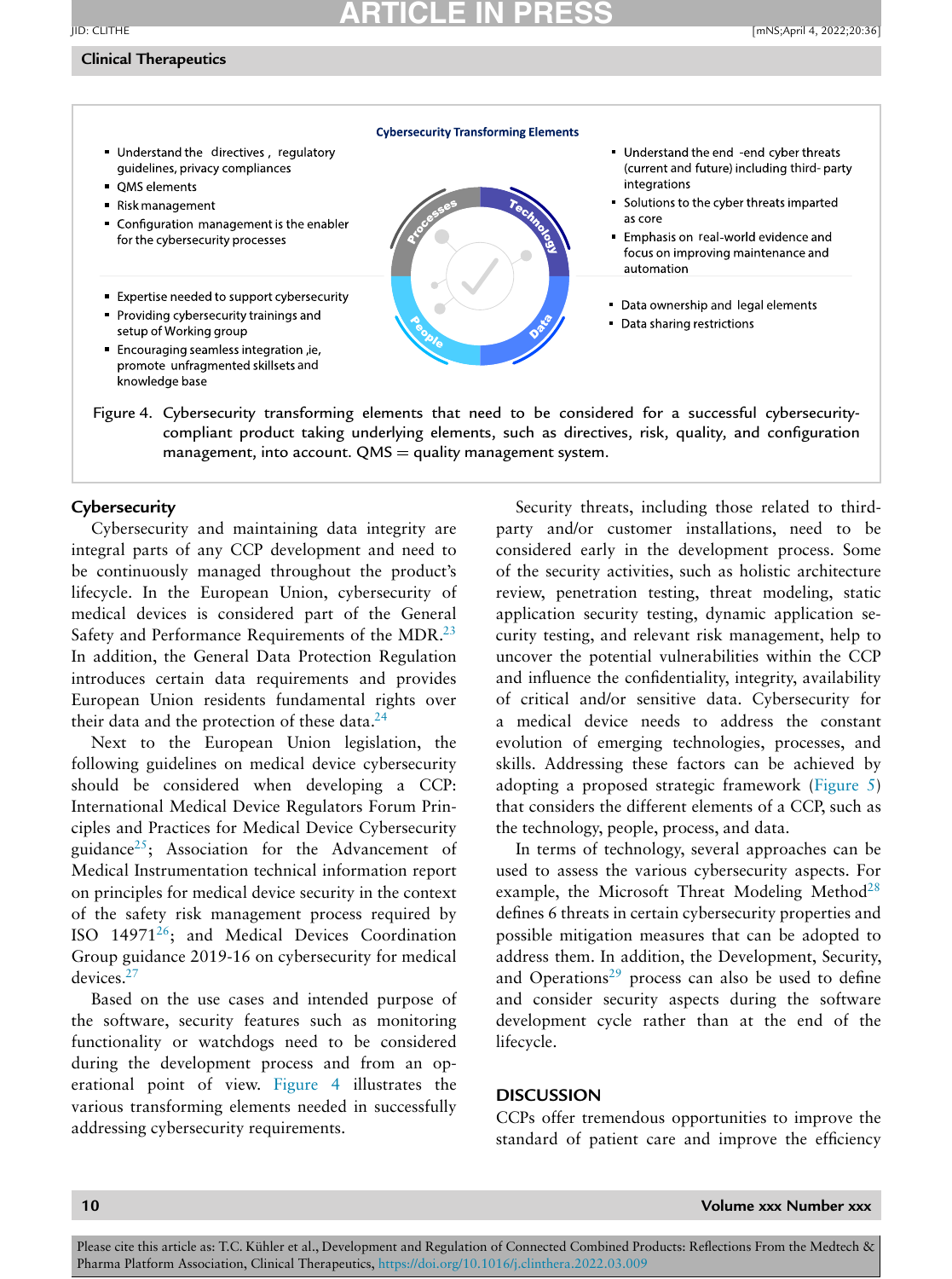### **T.C. Kühler et al.**

<span id="page-10-0"></span>

| S<br>ACTIVITIE | Identify the product portfolio<br>(existing) and the future portfolio<br>that needs cybersecurity<br>improvements<br>Perform as is analysis by means<br>of interviews and assessments of<br>people, data technology,<br>and processes for cybersecurity<br>Create list of gaps and root cause<br>analysis that needs to be<br>addressed with appropriate<br>prioritization | • Create high-level<br>solutions/recommendations to the<br>identified gaps<br>• Create high-level cybersecurity<br>strategy for maintaining business<br>alignment<br>• Create to -be scenario by<br>considering the cybersecurity in a<br>holistic view<br>• Assess the high level risk of the<br>to -be scenario and map to<br>business goals<br>• Create business case and explain<br>the benefits of cybersecurity across<br>the organization with ballpark<br>numbers | Create cybersecurity opportunities<br>including quick wins<br>• Create detailed road map and<br>timelines considering the<br>organization readiness for and<br>show the impact of cybersecurity<br>on the chosen portfolio of products<br>Create detailed budget needs and<br>obtain approval from leadership<br>• Create detailed cybersecurity<br>organizational setup | • Target the cybersecurity<br>implementation by following agile<br>approach as per the road map<br>covering the cyber - security aspects<br>across entire life - cycle<br>management of the product(s)<br>(existing and future portfolio)<br>• Continuous improvement &<br>management |
|----------------|----------------------------------------------------------------------------------------------------------------------------------------------------------------------------------------------------------------------------------------------------------------------------------------------------------------------------------------------------------------------------|---------------------------------------------------------------------------------------------------------------------------------------------------------------------------------------------------------------------------------------------------------------------------------------------------------------------------------------------------------------------------------------------------------------------------------------------------------------------------|--------------------------------------------------------------------------------------------------------------------------------------------------------------------------------------------------------------------------------------------------------------------------------------------------------------------------------------------------------------------------|---------------------------------------------------------------------------------------------------------------------------------------------------------------------------------------------------------------------------------------------------------------------------------------|
| <b>OUTCOME</b> | Cybersecurity gaps overview<br>showing heat -map across the product<br>portfolio                                                                                                                                                                                                                                                                                           | Cybersecurity strategy including high-<br>level budget needs                                                                                                                                                                                                                                                                                                                                                                                                              | Detailed roadmap and setup of<br>organizational setup for the<br>cybersecurity transformation                                                                                                                                                                                                                                                                            | Successful cybersecurity<br>implementation across the<br>organization and continuous update<br>of cybersecurity aspects: people,<br>technology, data and processes                                                                                                                    |

and effectiveness of health care professional workflows throughout the patient journey. $30,31$  However, CCPs are complex products or systems that consist of hardware and software components that are, as we have illustrated, developed under a range of separate regulatory frameworks that have not always been developed in a concerted fashion. This complexity renders a number of regulatory and development challenges that need to be properly mastered and addressed when developing a CCP to ensure that the final product is user-friendly (intuitive), has a good safety profile, and minimizes risk.

Competent authorities in the European Union are aware of the risks and challenges related to medical devices connected to cloud applications directly via the internet or by other means of communication, such as Bluetooth or Near Field Communication technologies, but there is no program implemented to assess these vulnerabilities or to validate complex systems of components, such as in CCPs. The US Food and Drug Administration is beta-testing a program (Pre-Cert) for certification of Software as a Medical Device, which is covering part of the risks associated with a CCP. The CCP, being a combination of software and hardware elements or parts using existing

platforms for connecting (nonmedical intended) or specific developed means of connectivity, should follow a complete certification program to guarantee efficacy of the complete (CCP) system.

### **Regulatory Challenges**

Within the European Union, there are regulations, (harmonized) standards, guidelines, and common specifications on how to develop the individual hardware and software components that make up a CCP according to its intended purpose, risk profile, and classification. However, legislation is not always clear on how to define, develop, test, and manage risks when combining these individual components into a CCP. Guidance is especially needed when these components have different risk and safety profiles or when they fall under different regulatory frameworks, such as medicinal products, IVDs, medical devices including MDSW, validated software systems, or commercial software and hardware. Otherwise, the risk is that all components within the ecosystem must adopt the highest risk and safety profile of any individual component, increasing development and maintenance costs and timelines. In addition, regulatory departments used to dealing with pharmaceutical products may be called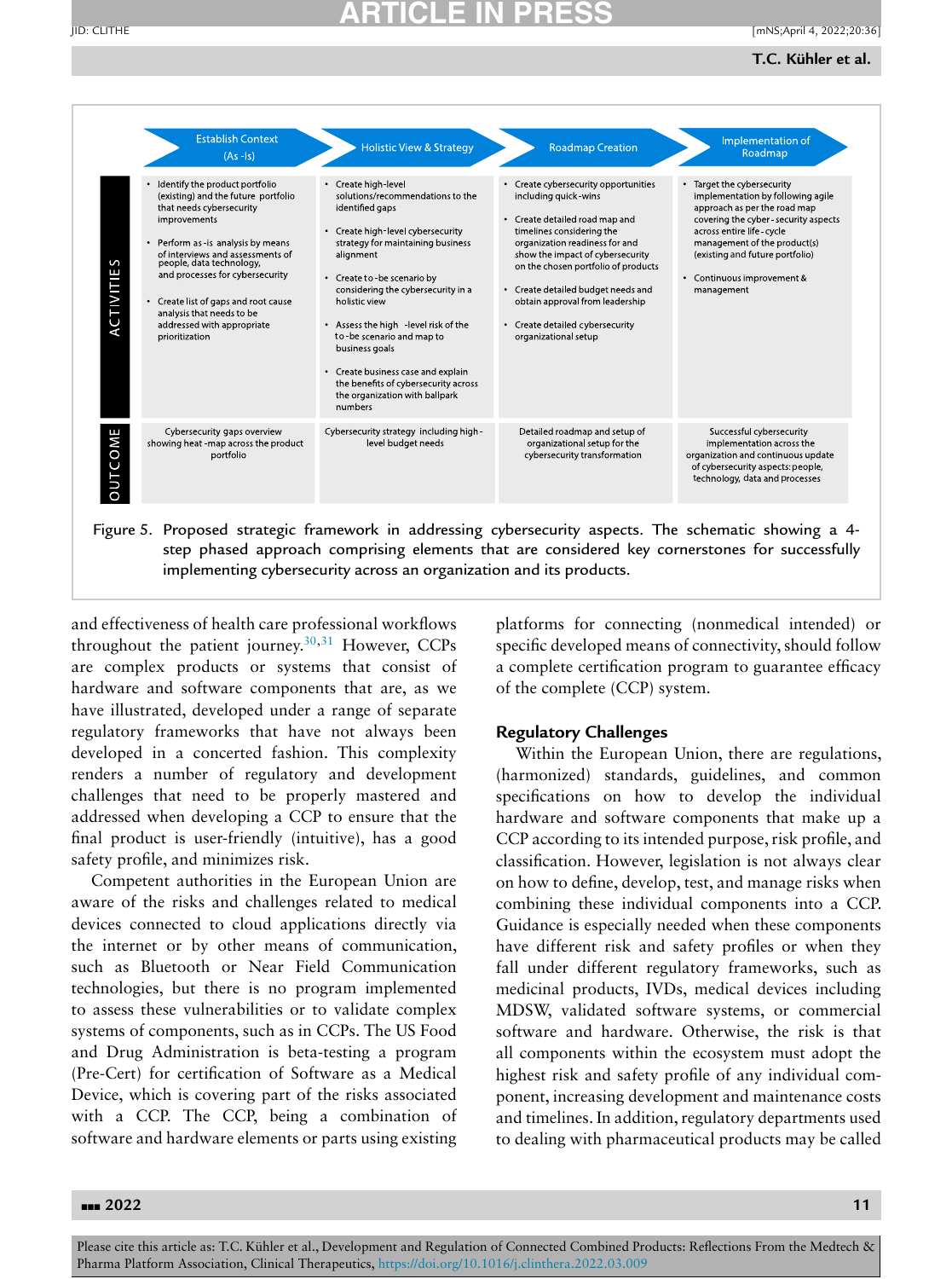#### **Clinical Therapeutics**

on to assess medical device components outside their normal area of expertise.

Components of the system may initially be developed for nonmedical use and marketed or distributed by different companies. Guidance is required regarding the responsibilities and liabilities of each company when these components interact with each other. In particular, clarification is required to ensure good efficacy and safety profiles and to manage patient risk, as well as the issues related to data integrity, security, and privacy when transmitted between components and managing cybersecurity threats.

Lifecycle management of MDSW is faster than that for medicinal products and medical device hardware. Frequent updates are needed for security and safety relevant issues, and software applications undergo rapid development as new features are added. Software versions may be retired as new ones are released.

Regulatory guidance on the effective and safetyrelated management of these types of implementations (updates or changes) is needed, such as what level of change must be submitted to regulators or local authorities and whether minor changes can be bundled and submitted retrospectively through a notification process on a regular interval, for example, once a year. Without these agile approaches, there could be a significant slowdown in product innovation and overloading of regulatory teams dealing with update requests. In addition, although regulatory guidance defines how to manage end-of-life hardware, additional guidance is required for connectivity, cybersecurity, and effective data management and backward compatibility (efficacy related).

### **Development Challenges**

In the early project stages, time and care are needed to understand the full range of users and their respective needs and to identify the value that the technical solutions could bring. Design thinking and usability processes provide a framework for achieving this. Systems engineering can define the product, structure the individual components, and ensure robust interfaces between them. Only when the product requirements and architecture are fully understood, along with the intended purpose and regulatory strategy, should product development activities under design controls start.

Each component's development can have its own dedicated team, with defined work packages, development plan, input requirements, design output, risk assessment, and verification activities. Module development can progress independently of each other, except for where interface requirements need to be defined and tested.

Holistic thinking at the system level and collaborative teamwork are essential to managing the complexity of CCPs and ensuring robust interfaces between individual components and a coherent user experience. This procedure will include deeper integration between product development teams and information technology functions, which typically already have dedicated functions for dealing with data privacy, data integrity, and cybersecurity issues, as well as providing data infrastructure.

Usability and human factors engineering must not only focus on formative and summative testing of critical functions for regulatory submission but also consider how to test the overall product to ensure end-user satisfaction. Real-time monitoring of the product through application monitoring tools can provide insights into how to improve the user experience.

Systems engineers must consider how to integrate, verify, and validate all the components, both regulated and nonregulated. Functional software prototypes are available very early in the development and can be used for hardware testing in formative user studies or even in clinical trials. Component design verification can be performed stepwise with the available units and repeated if an incremental improvement to the source code has taken place during the iteration. Similarly, hardware prototypes or simulators can be created to facilitate early software development. They will have to consider the information technology cloud backbone, which typically follows the International Society for Pharmaceutical Engineering Good Automated Manufacturing Practice standard on good practice regulations and standards $32$  as well as software services and applications hosted on the cloud that may be classified as good practice regulations and standards or medical device. In addition, they should also address requirements regarding cybersecurity, data integrity, and data privacy and ensure that system-wide threat modeling and penetration testing occurs.

Risk management should include risks associated with cybersecurity, data integrity, and data privacy and how this may affect the therapeutic effect or patient safety. Data integrity issues can include distortions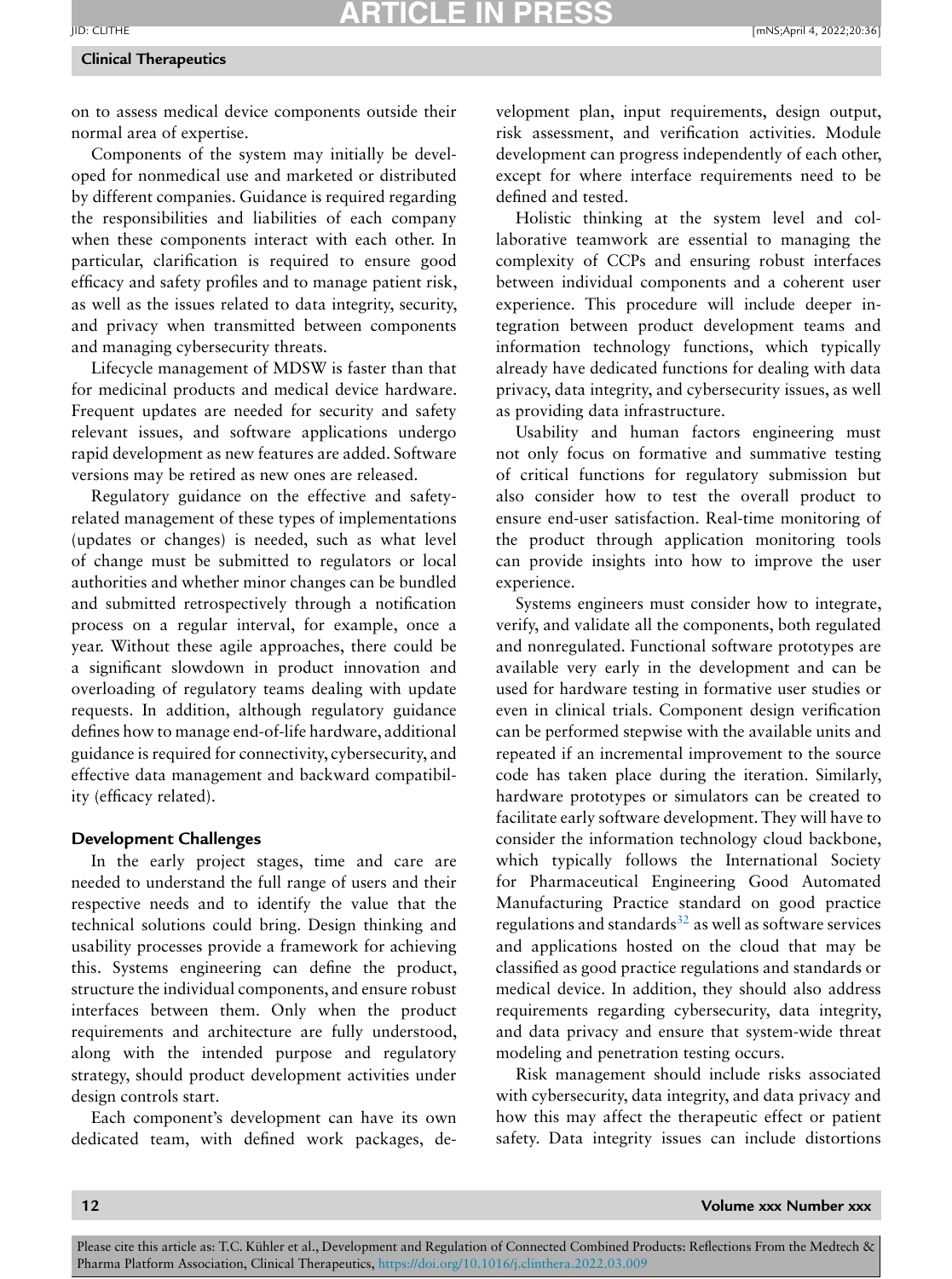of the data stream arising from electromagnetic disturbances, signal blockages, or software errors. Hackers may gain control of the medical device and cause an overdose or underdose.

Integral risk management should also consider the technical complexity of introducing connectivity into the product.In particular, multiple connectivity options may be offered, such as Bluetooth, Wi-Fi, and Near Field Communication, each with its own security and data transfer protocols and transfer speeds.

#### **Limitations of the Present Study**

This article focuses on how medicinal CCPs are regulated in the European Union. Although some of the problem statements articulated may have a broader geographic reach and apply to other regulatory jurisdictions, we have not attempted to analyze those. In addition, artificial intelligence is a rapidly evolving area with a significant regulatory gap that we have not discussed in this article.

### **CONCLUSIONS**

The ability to connect drug delivery devices to a wider digital ecosystem of diagnostic sensors and software applications brings new challenges for product development teams and regulators. Development teams need to learn new skills and methods to create innovative products that, although technically complex, are simple to use and have a good safety profile for patients and health care professionals. In particular they should (1) use design thinking to understand the user needs; (2) implement systems engineering to manage complexity and ensure interoperability among components; (3) integrate cybersecurity, data privacy, and data integrity into existing risk management processes; and (4) adapt design control processes to allow for asynchronous development cycles for hardware and software components and the continuous evolution of the product ecosystem as components are updated or added. Regulatory frameworks exist for individual components within the CCP. However, for a complex product, regulatory guidance is needed on the following: (1) combining components with different risk and safety profiles, particularly if they fall under different regulatory frameworks; (2) the responsibilities and liabilities of companies, who contribute components to a digital ecosystem, especially in the areas of patient tolerability and risk, as well as data integrity and cybersecurity;

and (3) the efficient management of software changes and product updates, as well as dealing with end-oflife hardware and backward compatibility to older software versions.

This article focuses on medicinal CCPs regulated in the European Union, but some of the issues discussed could potentially also apply to other regulatory jurisdictions. To address the regulatory issues and development processes outlined in this article, we call for joint discussions among the various stakeholders in the field of medicinal products, medical devices, and IVDs, as well as standalone software, data protection, and cybersecurity experts, together with regulators and lawmakers in the European Union.

### **DECLARATION OF INTEREST**

All authors hold positions in commercial companies, but they have not received any grant, honoraria, or other compensation to author this article. The study was conceived of, executed on, and written during the authors' day job. Authors may hold shares and/or stock options in their respective companies.The authors have indicated that they have no other conflicts of interest regarding the content of this article.

### **ACKNOWLEDGMENTS**

We thank Samuel Gavillet at the Medtech & Pharma Platform Association for organizing the meetings and taking care of the logistics associated with bringing this article to fruition. All authors designed the study, analyzed the data, and wrote the entire manuscript. The views expressed in this research paper are the independent views of the authors and should not be understood or quoted as being made on behalf of or reflecting of the position of their company or any other affiliation. Author contributions are as follows: Thomas C. Kühler: conceptualization, supervision, writing - review & editing, funding acquisition; Marc Schoenmakers: conceptualization, writing - review & editing, supervision, project administration; Oliver Shergold: writing - original draft, writing - review & editing, supervision; Stephan Affolter: writing original draft, writing - review & editing; Winona Rei Bolislis: writing - review & editing; Ruth Foster: writing - original draft; Paul Gardner: writing - original draft; Svenja Hruschka: writing - original draft; Thierry Jomini: writing - original draft; Sathish Kaveripakam: writing - original draft; Karl Mayerhofer: writing original draft; Tomaso Scherini: writing - original

#### ---**2022 13**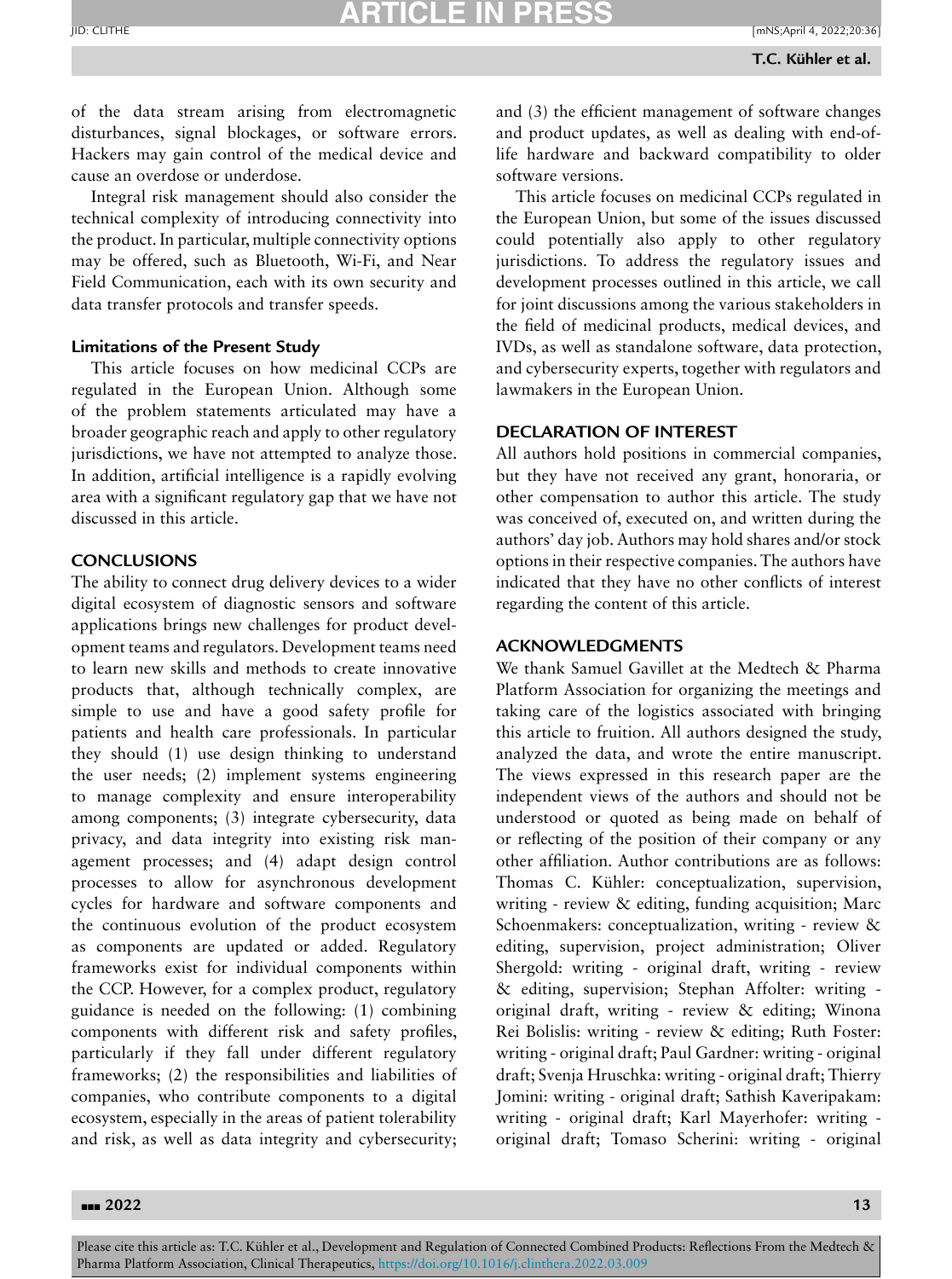### <span id="page-13-0"></span>**Clinical Therapeutics**

draft; Marta Swierczynska: writing - review & editing; Gretchen Vandal: writing - original draft; Shayesteh Fürst-Ladani: conceptualization, writing - original draft, writing - review & editing, supervision.

### **REFERENCES**

- 1. BETASERON (n.d.). *The BETACONNECT*TM *Autoinjector.*https: [//www.betaseron.com/betaconnectsystem/](https://www.betaseron.com/betaconnectsystem/betaconnecttm-electronic-autoinjector) betaconnecttm-electronic-autoinjector. Accessed on 4 February 2022.
- 2. Enbrel Etanercept (n.d.). *The Enbrel Mini® single-dose prefilled cartridge with AutoTouch® reusable autoinjector.*https://www.enbrel.com/resources/ [enbrel-mini-cartridge-with-autotouch-autoinjector.](https://www.enbrel.com/resources/enbrel-mini-cartridge-with-autotouch-autoinjector) Accessed 4 February 2022.
- 3. Omnipod (n.d.). *The Omnipod DASH® System*. [https://www.omnipod.com/en-fi.](https://www.omnipod.com/en-fi) Accessed on 4 February 2022.
- 4. US FDA. (2020). *Frequently Asked Questions About Combination Products*. https://www.fda.gov/ combination-products/about-combination-products/ [frequently-asked-questionsabout-combination-products#CP.](https://www.fda.gov/combination-products/about-combination-products/frequently-asked-questionsabout-combination-products#CP) Accessed on 8 February 2022.
- 5. EMA. (2021). *Medical devices*. https: //www.ema.europa.eu/en/human-regulatory/overview/ [medicaldevices#medicinal-products-used-in-combination](https://www.ema.europa.eu/en/human-regulatory/overview/medicaldevices#medicinal-products-used-in-combination-with-a-medical-device-section)with-a-medical-device-section. Accessed on 8 February 2022.
- 6. Medtech & Pharma Platform Association (n.d.). *Objectives*. [https://www.medtech-pharma.com/.](https://www.medtech-pharma.com/) Accessed on 1 February 2022.
- 7. Pelayo S, Marcilly R, Bellandi T. Human factors engineering for medical devices: European regulation and current issues. *International Journal for Quality in Health Care*. 2021;33(Supplement\_1):31–36. https://academic.oup. [com/intqhc/article/33/Supplement\\_1/31/5912963.](https://academic.oup.com/intqhc/article/33/Supplement_1/31/5912963) Accessed on 7 February 2022.
- 8. US FDA. (2016). *Guidance document on Applying Human Factors and Usability Engineering to Medical Devices*. https://www.fda.gov/regulatory-information/ search-fda-guidancedocuments/ [applying-human-factors-and-usability-engineering](https://www.fda.gov/regulatory-information/search-fda-guidancedocuments/applying-human-factors-and-usability-engineering-medical-devices)medical-devices. Accessed on 4 February 2022.
- 9. Regulation (EU) 2017/745. *On Medical Devices amending Directive 2001/83/EC, Regulation (EC) No 178/2002 and Regulation (EC) No 1223/2009 and repealing Council Directives 90/385/EEC and 93/42/EEC*.

[http://data.europa.eu/eli/reg/2017/745/oj.](http://data.europa.eu/eli/reg/2017/745/oj)

10. Medical Device Regulation (n.d.). *ANNEX I – General safety and performance requirements*.

[https://www.medical-device-regulation.eu/2019/07/23/](https://www.medical-device-regulation.eu/2019/07/23/annex-i-general-safety-and-performancerequirements/) annex-i-general-safety-and-performancerequirements/. Accessed 1 February 2022.

- 11. European Commission (n.d.). *CE marking*. https: [//ec.europa.eu/growth/single-market/ce-marking\\_en.](https://ec.europa.eu/growth/single-market/ce-marking_en) Accessed 1 February 2022.
- 12. Regulation (EU) 2017/746. *On in vitro diagnostic medical devices and repealing Directive 98/79/EC and Commission Decision 2010/227/EU*. [http://data.europa.eu/eli/reg/2017/746/oj.](http://data.europa.eu/eli/reg/2017/746/oj)
- 13. Stanford University (n.d.). *Get Started with Design Thinking*. [https://empathizeit.com/design-thinking-models-stanford](https://empathizeit.com/design-thinking-models-stanford-d-school/) -d-school/. Accessed on 2 February 2022.
- 14. ISO. (2019). *ISO 14971:2019 Medical devices Application of risk management to medical devices*. [https://www.iso.org/standard/72704.html.](https://www.iso.org/standard/72704.html) Accessed on 2 February 2022.
- 15. EMA. (2021). *Guideline on quality documentation for medicinal products when used with a medical device.*https://www.ema. europa.eu/en/documents/scientific-guideline/ [guideline-quality-documentationmedicinal-products](https://www.ema.europa.eu/en/documents/scientific-guideline/guideline-quality-documentationmedicinal-products-when-used-medical-device-first-version_en.pdf)when-used-medical-device-first-version\_en.pdf. Accessed on 2 February 2022.
- 16. ISO. (2015). *IEC 62366-1:2015 Medical devices Part 1: Application of usability engineering to medical devices*. [https://www.iso.org/standard/63179.html.](https://www.iso.org/standard/63179.html) Accessed on 2 February 2022.
- 17. ISO. (2016). *IEC/TR 62366-2:2016 Medical devices Part 2: Guidance on the application of usability engineering to medical devices*. [https://www.iso.org/fr/standard/69126.html.](https://www.iso.org/fr/standard/69126.html) Accessed on 2 February 2022.
- 18. ISO. (2016). *ISO 13485:2016 Medical devices Quality management systems — Requirements for regulatory purposes*. [https://www.iso.org/standard/59752.html.](https://www.iso.org/standard/59752.html) Accessed on 2 February 2022.
- 19. Royce [WWinston.](http://refhub.elsevier.com/S0149-2918(22)00112-6/sbref0019) Managing the [development](http://refhub.elsevier.com/S0149-2918(22)00112-6/sbref0019) of large software systems. *Proceedings. IEEE Wescon*; 1970:1–9.
- 20. Agile Alliance (n.d.). *What is Agile?* [https://www.agilealliance.org/agile101/.](https://www.agilealliance.org/agile101/) Accessed on 2 March 2022. Abrahamsson, P. and al. *Agile Software Development Methods: Review and Analysis*. VTT Publications 478. 2002. Dingsøyr, T. and al. *A decade of agile methodologies: Towards explaining agile software development*. Journal of Systems and Software. Vol. 86, issue 6. Pp. 1213-1221. 2012
- 21. International Council on Systems Engineering (n.d.). [https://www.incose.org.](https://www.incose.org) Accessed on 2 February 2022.
- 22. ISO. (2006). *IEC 62304:2006 Medical device software — Software life cycle processes*. [https://www.iso.org/standard/38421.html.](https://www.iso.org/standard/38421.html) Accessed on 2 February 2022.